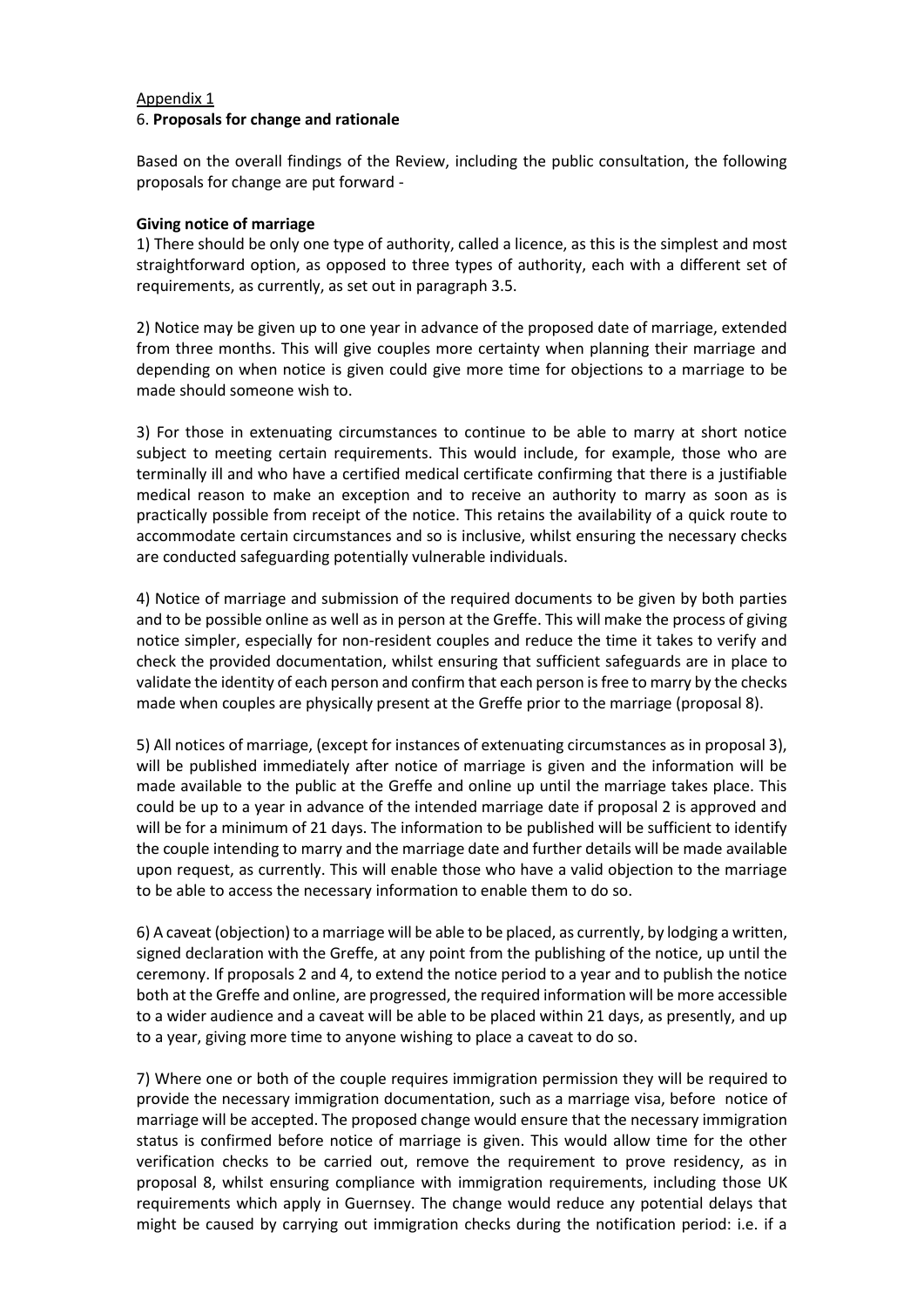similar approach to the UK was taken to seek a 70-day extension of the notice period to carry out sufficient checks this could be a potential barrier for marriage tourism if the numbers of non-EEA nationals wishing to marry here were to increase.

8) Couples will continue to be required to attend the Greffe in person for identity checks and review of freedom to marry documentation, a minimum of the day before the date of marriage. This removes the need to stipulate a residency period, as the couple would need to be present at the Greffe at least one day before the ceremony for the final checks and to collect the licence. The Registrar General will have some discretion in exceptional circumstances, where for example bad weather or illness prevents a couple from attending the Greffe in person the day before the ceremony. However, face to face checks will still be required before the ceremony. This simplifies the process and makes it easier for non-residents to marry here, whilst making sure sufficient safeguards are in place.

This is supported by proposal 7 to confirm immigration status before giving notice.

9) The licence will normally be issued on the first working day after the 21 day notice period has expired, provided that there is no legal impediment to the marriage taking place. The licence will be valid for one year from the date of giving notice to give couples more certainty when planning their marriage.

# **Ceremony locations and times**

10) Allow the marriage ceremony to be conducted in other buildings and locations than those currently, including outdoor locations, such as on a beach, in a garden of a marriage venue or in territorial waters. This recognises the growing demand for the marriage ceremony to be held in different types of buildings or locations and gives Islanders and visitors more choice in where their ceremony could be held. This could improve the 'marriage tourism' offer, which could mean that more marriages are conducted here resulting in possible benefits to the economy.

11) To enable a marriage to take place at any time of the day, subject to agreement by the chosen celebrant prior to giving Notice of Marriage. This will give couples more flexibility and could make it easier for those who are not normally resident in the Bailiwick to marry here. Location requirements

12) Ceremony locations to be approved by the celebrant with appropriate guidelines to be provided by the Registrar General, as part of the training for new celebrants and guidance on the new formalities and procedures. For example, where an outdoor location is specified it would be helpful for celebrants to advise couples to seek an alternative location to be identified in case of poor weather conditions and for guidance to be provided on health and safety considerations for locations.

13) Marriages must take place in the Bailiwick, whether on land or in the territorial waters or airspace.

14) It is no longer seen as necessary to continue to authorise or register premises, as there are sufficient existing regulations and requirements already in place, such as fire regulations and health and safety legislation. Outdoor locations would equally not be authorised, because it would not be practical to police these effectively.

15) Civil ceremonies including non-religious belief ceremonies cannot be held in places of worship, as currently. Proposal 14 if supported, removes the requirement for premises to be authorised or registered, which ensures that only authorised persons conduct religious ceremonies in specified religious buildings. This proposal provides clarity around particular locations where it would not be considered appropriate for a civil ceremony to be held.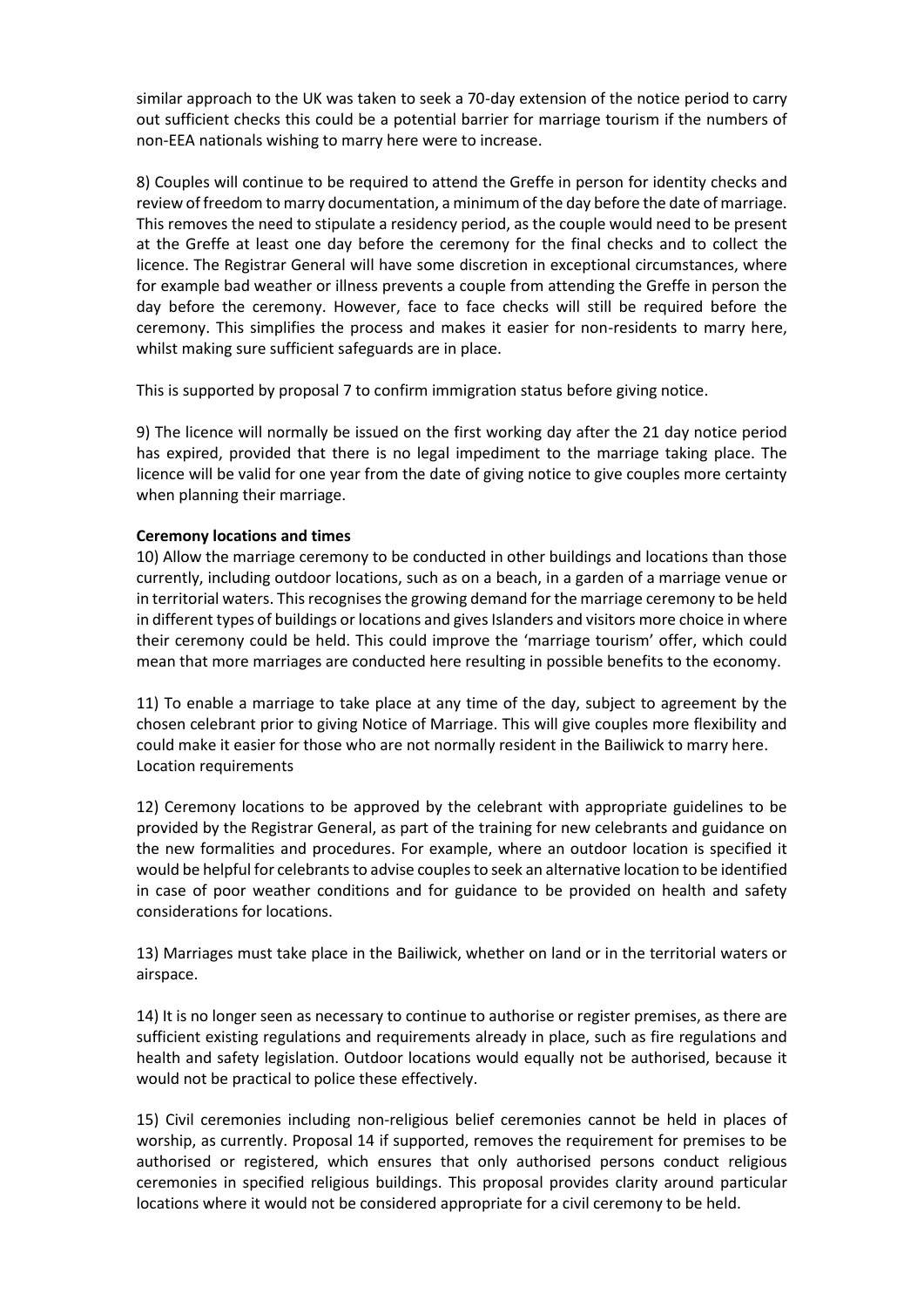16) Religious organisations would be free to hold their ceremonies in outside locations if they wished if permitted by their own regulations.

### **Privacy of ceremonies**

17) Remove the need to make the location of the ceremony accessible and open to the public enabling couples to hold their ceremony in private should they wish to, except for outdoor locations where the public have free access, for example parks or beaches. The requirement to use public access as a means to prevent illegal, sham or forced marriages is no longer seen as an effective or necessary safeguard. The alternative proposals suggested above (2, 4, 5, 6, 7 & 8), offer greater protection by identifying and acting on any suspected cases before the ceremony.

# **Ceremony content**

18) Provision to be made to allow some limited religious content, in civil and non-religious belief ceremonies, as happens in Scotland and Jersey. The provision is supported by the majority of local religious groups, so long as it is not to the extent that the ceremony is conducted as a religious ceremony. At present, no religious content or parts of any religious service can be included in a civil ceremony. The specifics of this provision will be determined in close consultation with all stakeholders.

19) There is no intention to make changes to the marriage vows other than to modernise the wording for example changing 'thee' to 'you', as suggested in Appendix E.

20) That the wording of the vows will continue to apply to all marriages, as currently, including religious and non-religious ceremonies, but excluding Anglican ceremonies, to ensure a consistent legal basis is maintained. The specific words used cannot be prescribed for Anglican ceremonies, as the vows are set out in the authorised Anglican forms of service, as prescribed under Canon Law and are phrased slightly differently. However, the intention of Anglican vows is the same as those set out in the 1919 law.

21) To provide clarity within the law the marriage will be deemed to be formed once both parties and witnesses sign the registration form. At present, there is no provision identifying the moment when a marriage is formed and it is desirable that this should be clarified to avoid doubt.

#### **Celebrants**

22) New celebrants to be authorised by the Registrar General either; on nomination by a recognised religion to conduct a particular ceremony according to that particular religion; or by application to be a civil celebrant. Non-religious belief celebrants, such as Humanists, will be appointed as civil celebrants, similar to the approach taken in Jersey.

23) Grandfather rights will apply to existing religious celebrants, including Anglican celebrants, and they would automatically be regarded as authorised for the purposes of the new Law, as they have previously been authorised under the current legislation. However, it is envisaged that current celebrants would take part in some training to understand the application of the new legislation. The training would be determined by the celebrant's previous experience and training and will be at the discretion of the Registrar General.

24) The Registrar General will establish a suitable recruitment, registration and training approach to ensure that new and existing religious, civil and nonreligious belief celebrants are suitably experienced, qualified and trained in the new approach and legislation. All celebrants would be required to meet certain requirements, including safeguarding and insurance and registration would be for a set period, such as three years, to be determined in consultation with stakeholders.